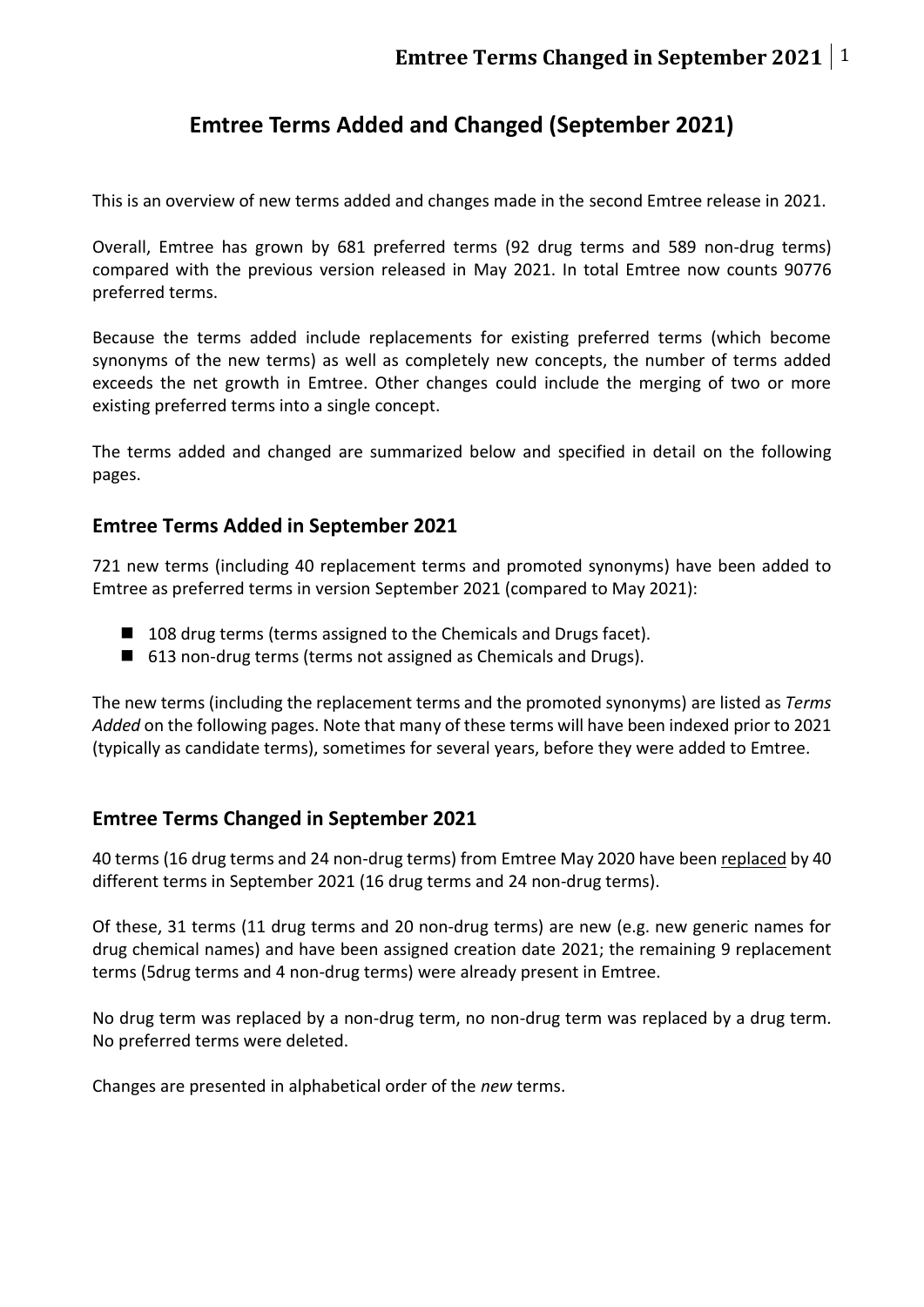## **Drug terms**

aav rdh12 acetylsalicylic acid plus ethoheptazine plus meprobamate agle 117 alexa fluor alexa fluor 488 alexa fluor 546 alexa fluor 555 alexa fluor 568 alexa fluor 594 alexa fluor 647 alexa fluor 750 alginic acid plus potassium bicarbonate alisitol plus retinol palmitate plus gluconate zinc ap103 aru 1801 asn90 atl1102 bbibp-corv vaccine belcesiran betamethasone valerate plus clioquinol bidridistrogene xeboparvovec bismuth salicylate plus metronidazole plus tetracycline bomtabegagene bavoparvovec Brazilian green propolis Brazilian green propolis extract Caesalpinia spinosa extract camizestrant celecoxib plus ciprofloxacin cepadacursen sodium cimdelirsen comirnaty convidicea cpp 115 crn04777 dabocemagene autoficel dexmethylphenidate plus serdexmethylphenidate dexpanthenol plus xylometazoline drospirenone plus estetrol elasomeran elranatamab estradiol plus norethisterone acetate plus relugolix

feline calicivirosis feline leukemia feline panleukopenia feline rhinotracheitis vaccine foscarbidopa plus foslevodopa frenlosirsen hm04 idestopoetin alfa ilunocitinib infectious bursal disease Newcastle disease vaccine ion283 ipn60130 lexanersen lilotomab tetraxetan lutetium lu 177 lotilaner plus milbemycin oxime lovotibeglogene autotemcel luxeptinib marnetegragene autotemcel mb 107 meplazumab mezigdomide mivorilaner mometasone furoate plus olopatadine mozafancogene autotemcel mupadolimab ngn-aga nnz 2591 novaferon olanzapine plus samidorphan olezarsen oncos 102 orphenadrine citrate plus paracetamol oxabact p 1037 pbgm01 pbp1510 pegsitacianine peys611 pf 06823859 piflufolastat f 18 pirtobrutinib pr006a propolis extract proxalutamide pyroglutamylasparaginylprolyl dextro tyrosyl dextro tryptophanamide recombinant laminin 111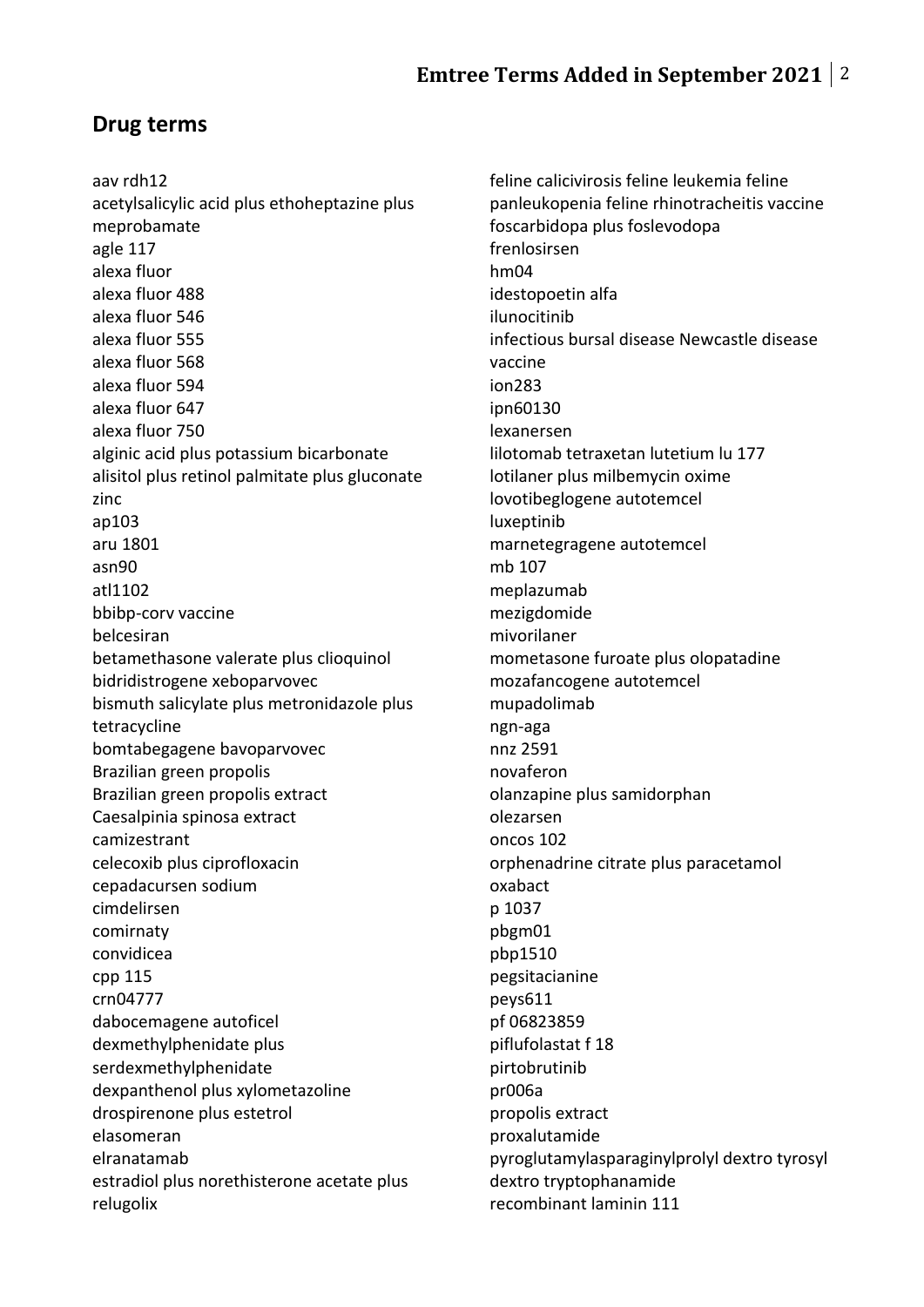rmc 035 ro7248824 ropsacitinib rovanersen rusfertide sabizabulin sig 001 simufilam sirpiglenastat sputnik v vaccine tara gum temuterkib trotabresib ubamatamab ux701 vaxzevria vebreltinib vusolimogene oderparepvec vxm01 wibp-corv vaccine zalunfiban zedenoleucel zevorcabtagene autoleucel zifivax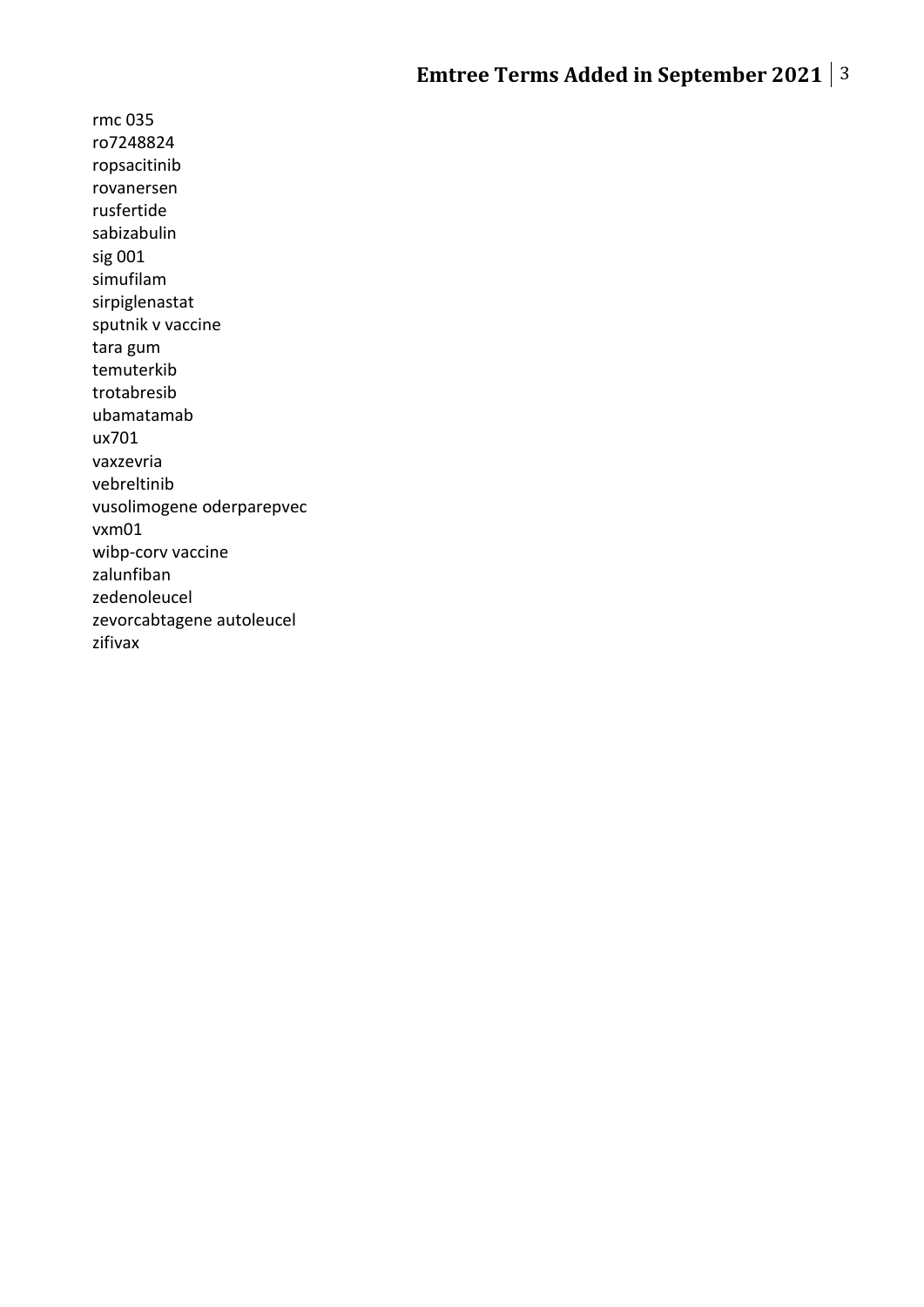#### **Non Drug terms**

11/9 cell line 293-hMyD88 cell line 293-SARS2-S cell line 293-SARS2-S-dfur cell line 293/ACE2 cell line 293T/ACE2 cell line 3A1 cell line 3A2 [Mouse hybridoma against SARS-CoV-2 spike] cell line 3A6 cell line 3A7 cell line 3B1 cell line 3B3 [Mouse hybridoma against SARS-CoV-2 spike] cell line 3B4 cell line 3B6 [Mouse hybridoma against SARS-CoV-2 spike] cell line 3C2 [Mouse hybridoma against SARS-CoV-2 spike] cell line 3C4 cell line 3C6 [Mouse hybridoma against SARS-CoV-2 spike] cell line 3D1 [Mouse hybridoma against SARS-CoV-2 spike] cell line 3D2 [Mouse hybridoma against SARS-CoV-2 spike] cell line 3D3 [Mouse hybridoma against SARS-CoV-2 spike] cell line 3D5 [Mouse hybridoma against SARS-CoV-2 spike] cell line 3D7 cell line 3E1 [Mouse hybridoma against SARS-CoV-2 spike] cell line 3E4 [Mouse hybridoma against SARS-CoV-2 spike] cell line 3E5 cell line 3F1 cell line 3F2 [Mouse hybridoma against SARS-CoV-2 spike] cell line 3F4 [Mouse hybridoma against SARS-CoV-2 spike] cell line 3F5 [Mouse hybridoma against SARS-CoV-2 spike] cell line

3F6 [Mouse hybridoma against SARS-CoV-2 spike] cell line 3G1 [Mouse hybridoma against SARS-CoV-2 spike] cell line 3G2 [Mouse hybridoma against SARS-CoV-2 spike] cell line 3G6 [Mouse hybridoma against SARS-CoV-2 spike] cell line 3G7 cell line 3H2 cell line 3H4 cell line 3H6 cell line 5A1 [Mouse hybridoma against SARS-CoV-2 spike] cell line 9F2 cell line A549-Dual cell line A549-Dual hACE2-TMPRSS2 cell line A549-Dual KO-MDA5 cell line A549-Dual KO-MDA5 hACE2-TMPRSS2 cell line A549-Dual KO-RIG-I cell line A549-Dual KO-RIG-I hACE2-TMPRSS2 cell line A549-hACE2 (HA-FLAG) cell line A549-hACE2 [BEI resources] cell line A549-hACE2 [Invivogen] cell line A549-hACE2-TMPRSS2 cell line Aa23 cell line acquired thrombotic thrombocytopenic purpura acromioplasty acute toxoplasmosis adamantinomatous craniopharyngioma adenoameloblastoma adhesive arachnoiditis aerotaxis affinity purification agricultural chemistry agricultural science agronomics allergic fungal sinusitis alveolar echinococcosis amebic meningoencephalitis amegakaryocytic thrombocytopenia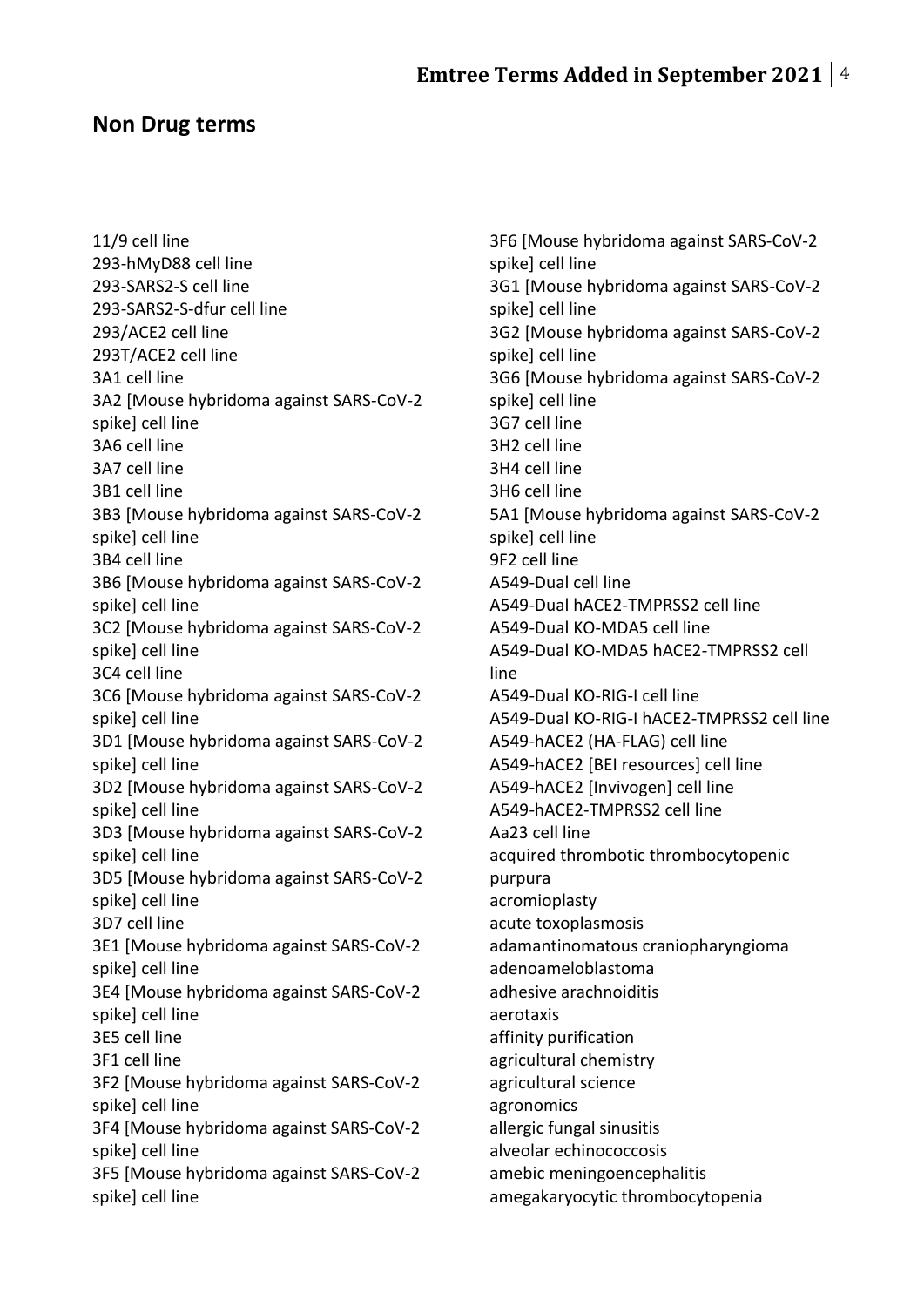ameloblastic fibroma amphotropic virus amphotropism anatomical location anatomical topography Angiostrongylus vasorum infection anti NMDA receptor encephalitis applied science arteriolar hyalinosis arthroscopic acromioplasty arthroscopic Bankart repair arthroscopic capsular release arthroscopic lavage arthroscopic meniscectomy arthroscopic remplissage arthroscopic rotator cuff repair arthroscopic synovectomy Aspergillus sinusitis Aspergillus sojae atheromatous plaque atlas fracture atypical hemolytic uraemic syndrome atypical hemolytic uremic syndrome augmentative and alternative communication augmentative communication system autoclaving autoimmune encephalitis autoimmune encephalomyelitis autoimmune limbic encephalitis autoimmune meningoencephalitis autoimmune neutropenia autoimmune thrombocytopenia availability bias average daily gain axis fracture azoxymethane-induced colon carcinogenesis BA886 cell line Bacillus thuringiensis berliner bacterial encephalitis bacterial meningoencephalitis bandwidth Bankart repair basic science behavioral immune system Bickerstaff brainstem encephalitis bifascicular block biliary cannulation bimalleolar fracture

bioinorganic chemistry biomechanical software biopreservation biphobia blood clotting factor 13 test kit breast ductal carcinoma bronchopulmonary aspergillosis Brostrom procedure buckle fracture buffalopox burst fracture Caesalpinia spinosa calcifying epithelial odontogenic tumor calcifying odontogenic cyst camelpox Campylobacter fetus infection cardiopulmonary bypass system valve cell tropism cellular imaging software cementoma central nervous system histoplasmosis cerebral cryptococcosis chalkbrood Chance fracture chemical meningitis chemical sterilization chemosensing chemotherapy-induced febrile neutropenia child day care Chlamydia pneumoniae test kit Chlorobium limicola Chloroflexus aurantiacus Chronic bee paralysis virus chronic encephalitis claw hand clay shoveler's fracture climate engineering cocaine test kit coccygectomy coimmunoprecipitation collagen test kit communication board communication technology comparative psychology complement component C2 test kit congenital amegakaryocytic thrombocytopenia context effect corpectomy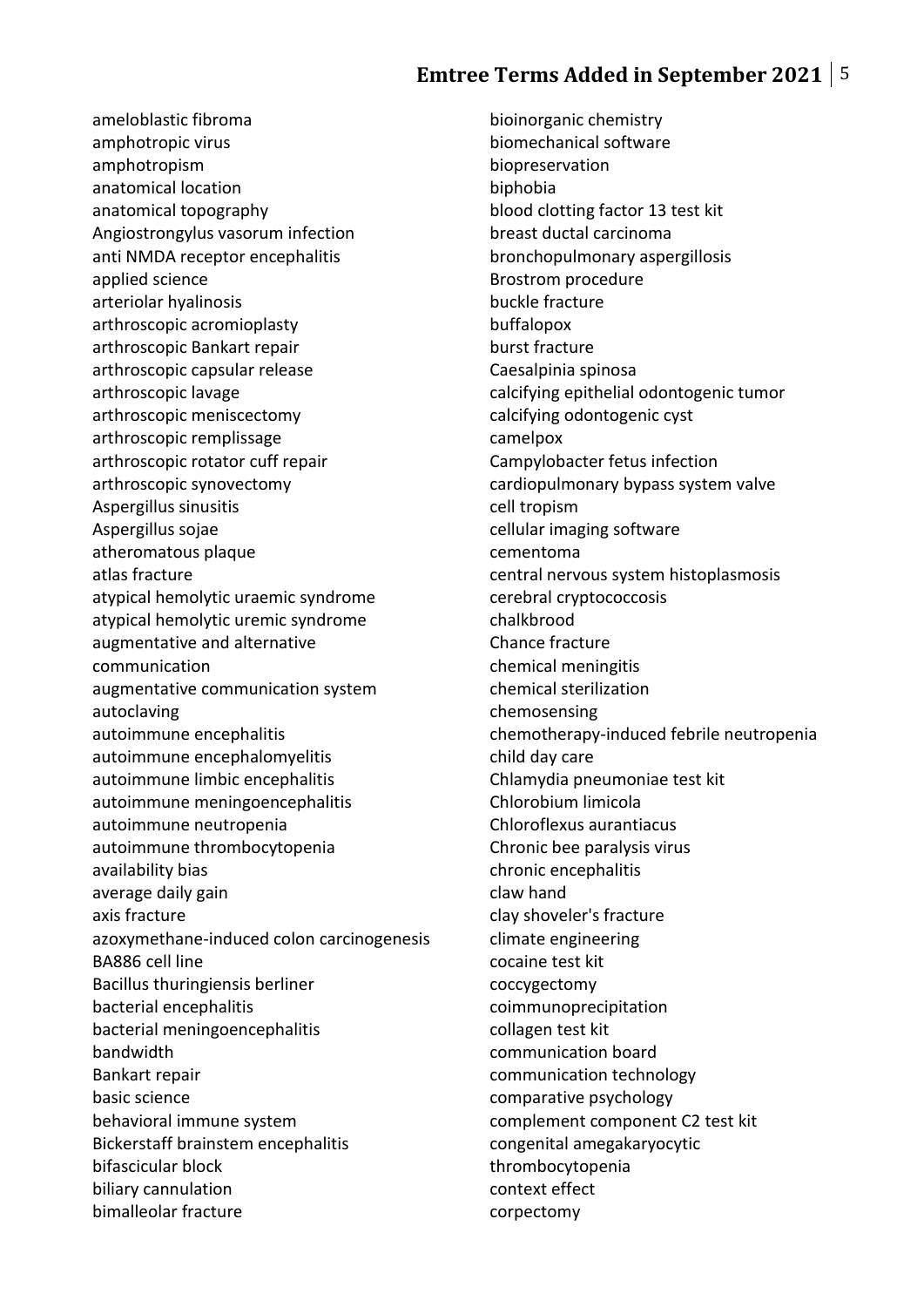Corynebacterium pseudotuberculosis infection costotransversectomy cotinine test kit COVID-19 vaccine-induced immune thrombotic thrombocytopenia COVID-19-associated meningoencephalitis crosslinking immunoprecipitation crush fracture cryptococcal meningoencephalitis cultural background cultural identity cutaneous anthrax cutaneous gamma delta T cell lymphoma cutaneous histoplasmosis cyclic thrombocytopenia cytomegalovirus encephalitis death toll decannulation deformed wing virus dental fee dentigerous cyst dentinogenic ghost cell tumor depressed skull fracture Desulfovibrio vulgaris Hildenborough Desulfovibrio vulgaris Miyazaki F diagnostic bias differential expression analysis differential gene expression differential psychology diffusion of innovation digestible indispensable amino acid score discrimination against sexual and gender minorities dispensing fee distal clavicle resection double door laminoplasty drug-induced akathisia dry heat sterilization ductal carcinoma durotaxis eco-anxiety ecological diversity ecological psychology economic inequality ecotropism educational psychology electrolaryngeal speech electrolarynx

electroneuromyography electrosensing electrotaxis embryo assessment software en bloc resection encephalomyocarditis end-diastolic velocity enterohemorrhagic Escherichia coli infection enterovirus meningitis enterovirus meningoencephalitis Epstein-Barr virus encephalitis escape mutant escape mutation Escherichia coli meningitis Escherichia coli test kit Escherichia fergusonii esophageal speech ethanol-induced neurotoxicity ethnic background ethnic identity Evans syndrome evolutionary psychology evolvability excess mortality exosome isolation kit experimental autoimmune encephalitis experimental memory impairment experimental salmonellosis extreme poverty facetectomy fading affect bias fatty streak fear of death fibroatheroma fibroblast growth factor receptor test kit fight or flight response fish tank granuloma flood insurance flow cytometry software fourchette fracture infection frenectomy frontobasal fracture functional diversity functional enrichment analysis fungal meningoencephalitis gain to feed ratio gamma delta T cell lymphoma gastrin test kit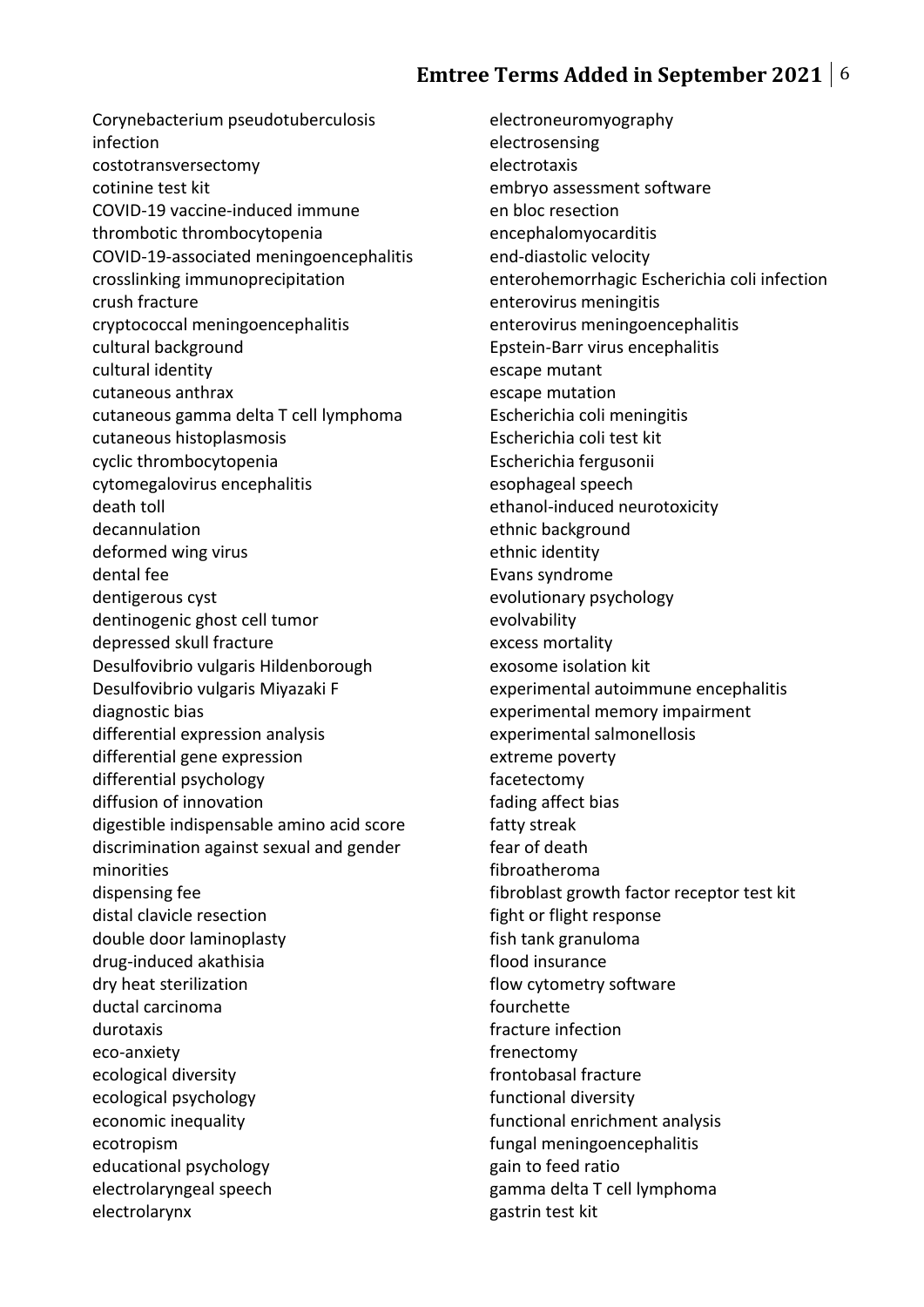gender diversity gender inequality gene electrotransfer gene set analysis gene set enrichment analysis gene set variation analysis genioglossus advancement genital actinomycosis genomic analysis software geoengineering geotechnical engineering Gini coefficient Girdlestone procedure glucose electrode gravitaxis greenstick fracture GST pull-down Haemophilus influenzae test kit Haemophilus influenzae type b meningitis hangman's fracture haptotaxis Hashimoto encephalitis heat sterilization HEK-293T-hACE2 cell line HEK-Blue hACE2 cell line HEK-Blue Null1-v cell line HEK293SF cell line HEK293SF-3F6 cell line HEK293T SARS-CoV-2 Spike cell line hepatosplenic gamma delta T cell lymphoma hepatosplenic T cell lymphoma Herbaspirillum seropedicae herd immunity threshold herpes simplex meningitis herpes simplex meningoencephalitis herpetic encephalitis high frequency irreversible electroporation high pressure processing high-cost technology high-fat diet-induced inflammation His bundle block His bundle pacing HITS-CLIP HIV encephalitis HIV-associated cryptococcal meningitis HIV-associated encephalitis HIV-associated meningitis Hollenhorst plaque host tropism

human diversity human herpesvirus 6 encephalitis hypertrophic pachymeningitis iCLIP (immunoprecipitation) idiopathic hypertrophic pachymeningitis Iflaviridae Iflavirus ilium fracture illusion of control illusory correlation immunoinformatics impaction fracture income distribution income inequality infantile amnesia infectious limbic encephalitis infectious meningitis influenza encephalitis infusion pump software inhalational anthrax inhibin test kit insufficiency fracture insulin test kit intermittent exposure interposition arthroplasty intersectionality intestinal T cell lymphoma invasive pulmonary aspergillosis ionomics IPLB-LD-65 cell line IPLB-LD-65Y cell line Jefferson fracture joint capsulorrhaphy K562/GM-CSF cell line keratocyst Koala retrovirus laboratory analyzer operation system lactational exposure laminotomy Le Fort fracture lean meat percentage Leptolyngbya boryana leptomeningitis leptospiral meningitis limbic encephalitis Lisfranc fracture Listeria encephalitis Listeria meningoencephalitis locus control region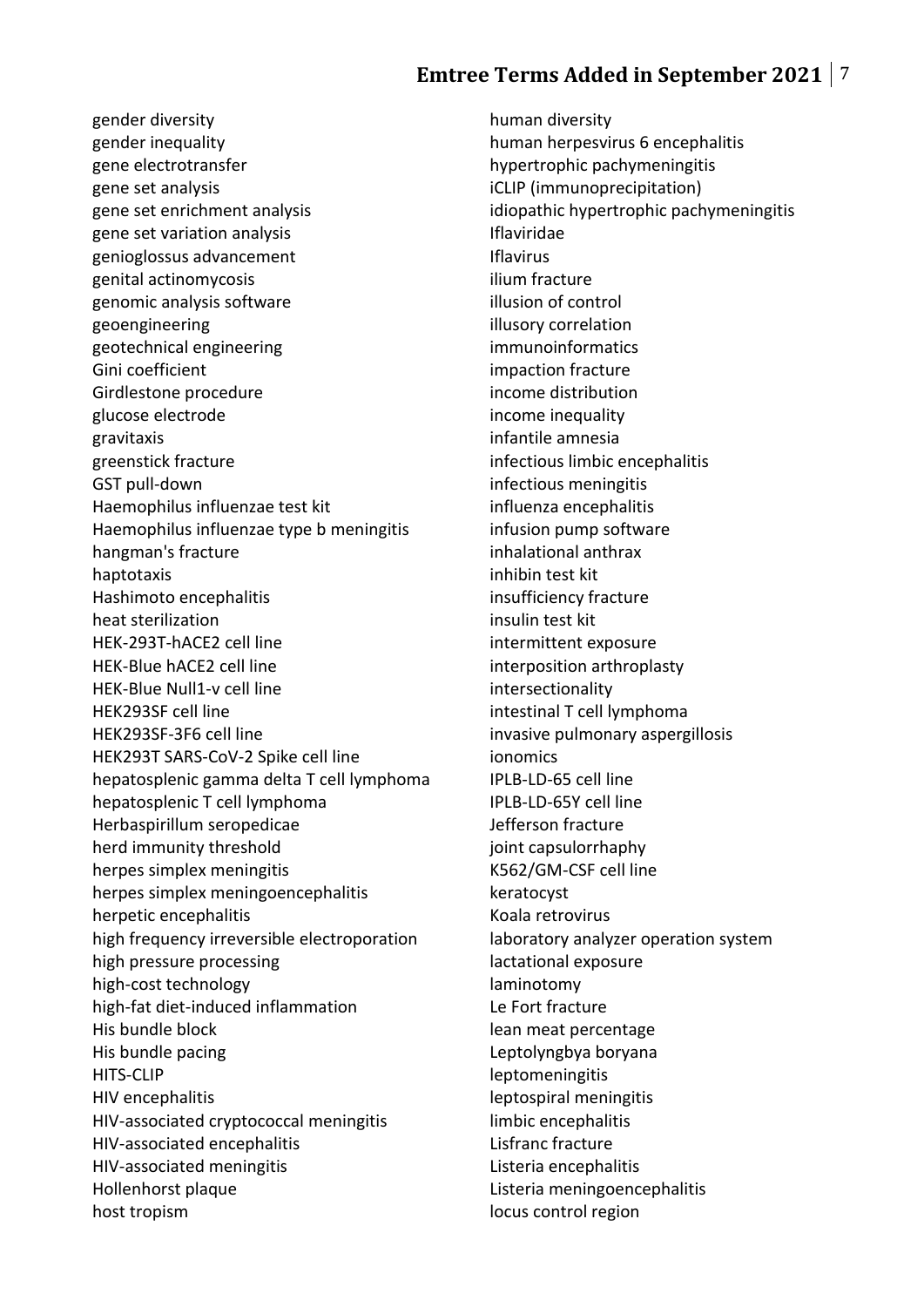long COVID long term care insurance lumbar spine fracture lysosomal trapping magnetomyography magnetoreceptor magnetosensing magnetotaxis maxillary advancement maxillomandibular advancement MDOK cell line measles encephalitis mechanosensing mechanotaxis mental fatigue MERS virus test kit microangiopathic hemolytic anemia microdiscectomy microfracture (injury) microfracture (procedure) microsporidial keratitis microwave sterilization midface fracture milkers nodule misinformation effect mitral annular plane systolic excursion Mollaret meningitis Mondor's disease monocyte lymphocyte ratio monomorphic epitheliotropic intestinal T cell lymphoma MRI guided linear accelerator mumps encephalitis mumps meningitis mumps meningoencephalitis Mycobacterium leprae test kit national identity needle electromyography neonatal pneumothorax neonatal respiratory failure nerve root resection neural leprosy neurodisability neurodiversity neurotropic virus Nitrobacter winogradskyi non-paraneoplastic limbic encephalitis nonthermal irreversible electroporation nucleic acid genotyping array kit

nucleic acid library preparation kit nucleic acid sequencing kit nursing fee OA3.Ts cell line ocular larva migrans open Bankart repair open door laminoplasty operator region orbital anthrax orbital floor orbital floor fracture orbital roof orbital roof fracture overconfidence overestimation bias overrepresentation analysis pachymeningitis Paenibacillus amylolyticus Paeniclostridium pancreatic ductal carcinoma panfacial fracture Pangolin coronavirus Pantoea ananatis papillary craniopharyngioma PAR-CLIP parametric analysis of gene set enrichment paraneoplastic encephalitis paraneoplastic encephalomyelitis paraneoplastic limbic encephalitis parasitic encephalitis parasitic meningoencephalitis pathological lying pathway enrichment analysis penile frenulum penile Mondor's disease PER.C6 TetR cell line performance bias perinatal exposure periodontal cyst personality psychology pharmacy fee phlegmasia alba dolens phlegmasia cerulea dolens photosensing phrenectomy phylodynamics pilon fracture plasma ablation system

polarotaxis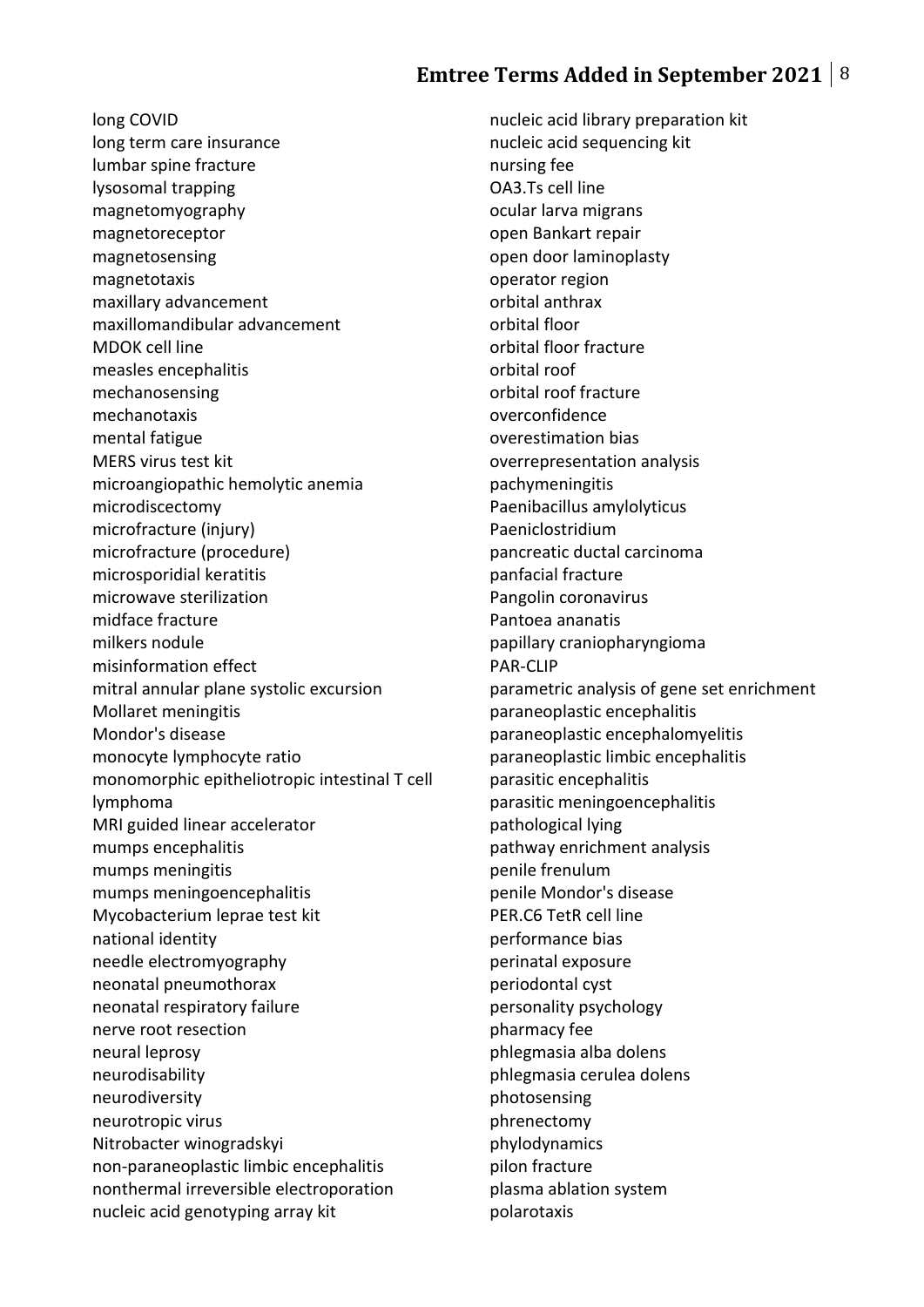political identity polysomnography software positive illusion positivity bias poverty level preadipocyte cell line prescribing practice pressure sterilization primacy effect pristane-induced systemic lupus erythematosus pro-environmental behavior problem oriented medical record property insurance prosody protein creatinine ratio protein digestibility corrected amino acid score protein isolation kit proteochemometrics psychedelic therapy pubis fracture pull-down assay pulmonary histoplasmosis purchasing power R05T cell line R06E cell line R15-Spike cell line R22-Spike cell line R31-Spike cell line R52-Spike cell line racial background racial disparity racial diversity racial identity recency effect religious background religious identity reminiscence bump resection arthroplasty respiratory virus test kit Reston ebolavirus resurfacing arthroplasty reverse transcriptase PCR assay kit reversible electroporation rheotaxis rigidity sensing RNA immunoprecipitation RNA interference assay kit

RNA pull-down rotationplasty rotator cuff repair rubella panencephalitis S1D7-Spike cell line S3D8-Spike cell line sacbrood virus sacrectomy sacrum fracture sample lysis equipment sample processing kit sample stabilization kit SARS-CoV-2 (clinical isolate Australia/QLD02/2020) SARS-CoV-2 (clinical isolate Belgium/GHB-03021/2020) SARS-CoV-2 (clinical isolate BetaCoV/Munich/BavPat1/2020) SARS-CoV-2 (clinical isolate human/NLD/Nijmegen1/2020) SARS-CoV-2 (clinical isolate Italy-INMI1) SARS-CoV-2 (clinical isolate PIK35) SARS-CoV-2 (Germany/FI1103201/2020 (EPI-ISL 463008, D614G)) SARS-CoV-2 (human/tc/India/2020/Hisar-4907) SARS-CoV-2 (isolate ICGEB-FVG 5) SARS-CoV-2 (strain BetaCoV/wuhan/AMMS01/2020) SARS-CoV-2 (strain hCoV-19/CHN/SYSU-IHV/2020) SARS-CoV-2 (strain JPN/NGS/IA-1/2020) SARS-CoV-2 (strain NL/2020) SARS-CoV-2 (strain PR-1) SARS-CoV-2 variant VUI-21APR-01 SARS-CoV-2 virus (HRB26/human/2020/CHN) Schneider 2 cell line sciCHO cell line sciCHO:hACE2 cell line sciCHO:hACE2:hTMPRSS2 cell line scientometrics scleroderma renal crisis scopolamine-induced memory impairment scototaxis sectional anatomy septic thrombophlebitis serial position effect serotype prevalence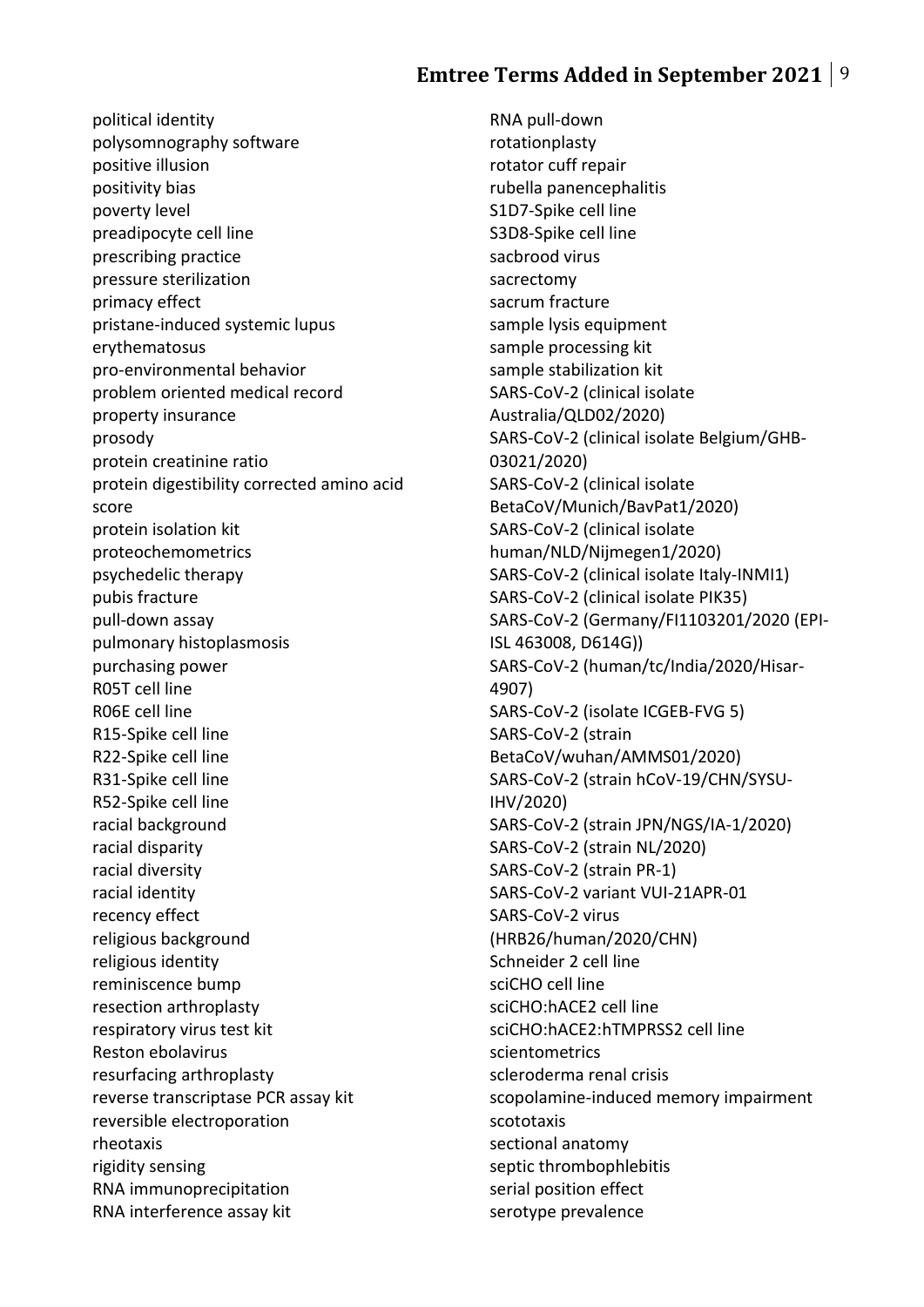Sf9 SARS-CoV-2 Spike S1 cell line Sf9 SARS-CoV-2 Spike S2 cell line Sf900+ cell line short term exposure single fiber electromyography social anxiety social identity social inequality social preference social value socioeconomic background socioeconomic distribution Sp2/mIL-6 cell line spacing effect speech generating device spiral fracture stair lift stand up chair steam sterilization sternum fracture Streptococcus vestibularis subdural abscess surface electromyography talectomy Tb 1 Lu cell line temporal bone fracture terminator sequence thermal hypoalgesia thermotaxis thigmotaxis thoracic fracture thoracic spine fracture thoracic sympathectomy thoracolumbar burst fracture thoracolumbar fracture Thoracolumbar Injury Classification and Severity score thrombocytopenic purpura-hemolytic uremic syndrome

thrombophlebitis migrans thrombotic microangiopathy thumb fracture tissue tropism toe fracture tracheoesophageal speech tracheostomy decannulation transcriptome analysis software transmit power transphobia trifascicular block triple arthrodesis tuberculous meningoencephalitis tubulogenesis Upshaw-Schulman syndrome vaccine-induced immune thrombotic thrombocytopenia vacuum manifold value orientation variant of concern variant of interest Vero-B4 cell line Vero/hSLAM cell line Vero/TMPRSS2 cell line vertebral body fracture vertebral pedicle fracture video surveillance viral diversity viral meningoencephalitis vision insurance vulnerable plaque WAe001-A-58 cell line Waterhouse-Friderichsen syndrome wealth distribution wealth inequality Weissella paramesenteroides XTC-2 cell line Yersinia enterocolitica test kit zygomaticomaxillary complex fracture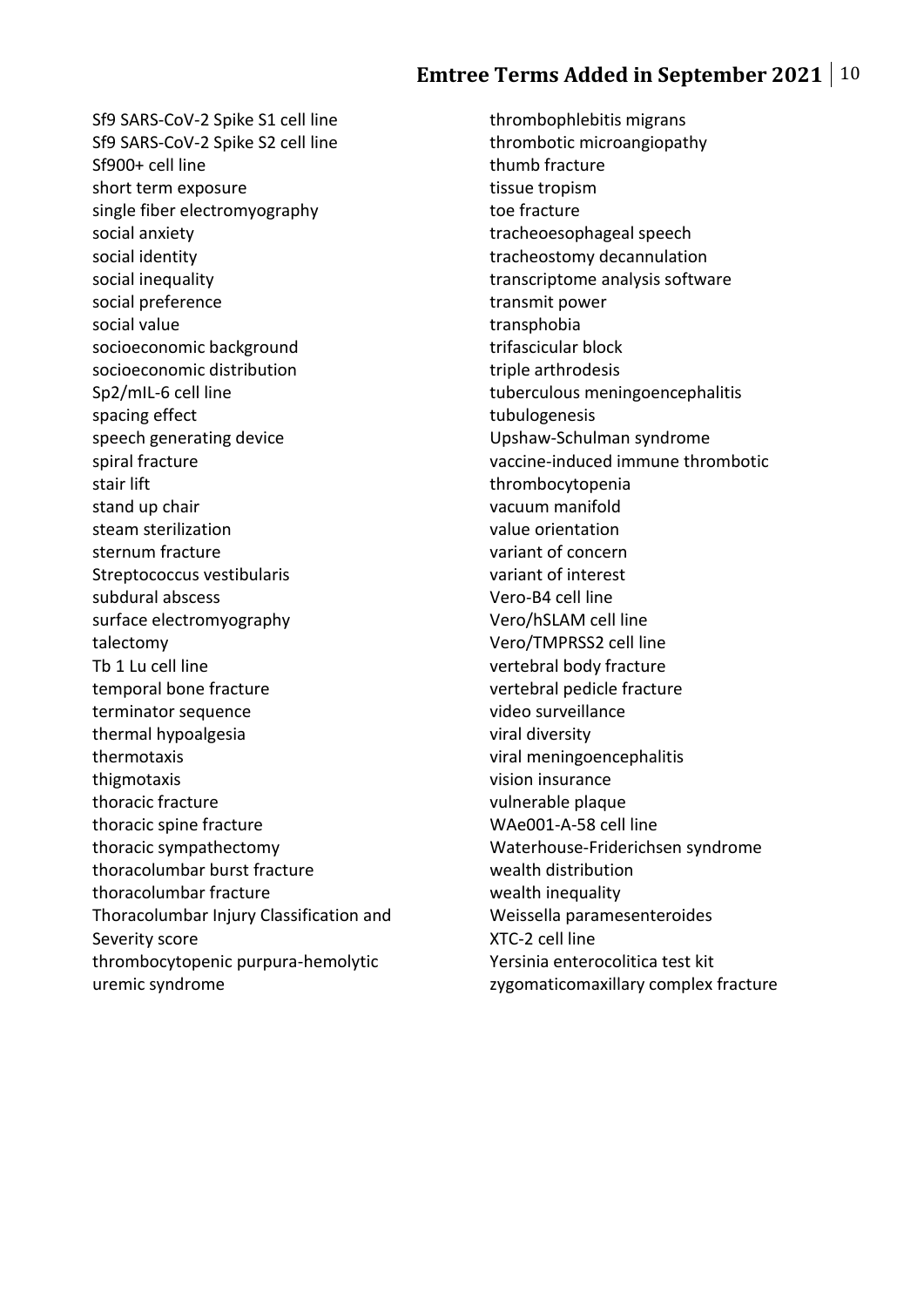# **Drug terms**

| Old (replaced) term                                          |
|--------------------------------------------------------------|
| These terms become synonyms of the new term                  |
| anacin                                                       |
| equagesic                                                    |
| adp a2m4                                                     |
| dcr s1459                                                    |
| colyte                                                       |
| helidac                                                      |
| tozinameran                                                  |
| ad5 ncov vaccine                                             |
| picovacc vaccine                                             |
| mRNA-1273 vaccine                                            |
| tetulomab tetraxetan lutetium lu 177<br>norgesic<br>bivy 001 |
| gam-covid-vac                                                |
| chadox1 ncov 19                                              |
| ct053                                                        |
|                                                              |